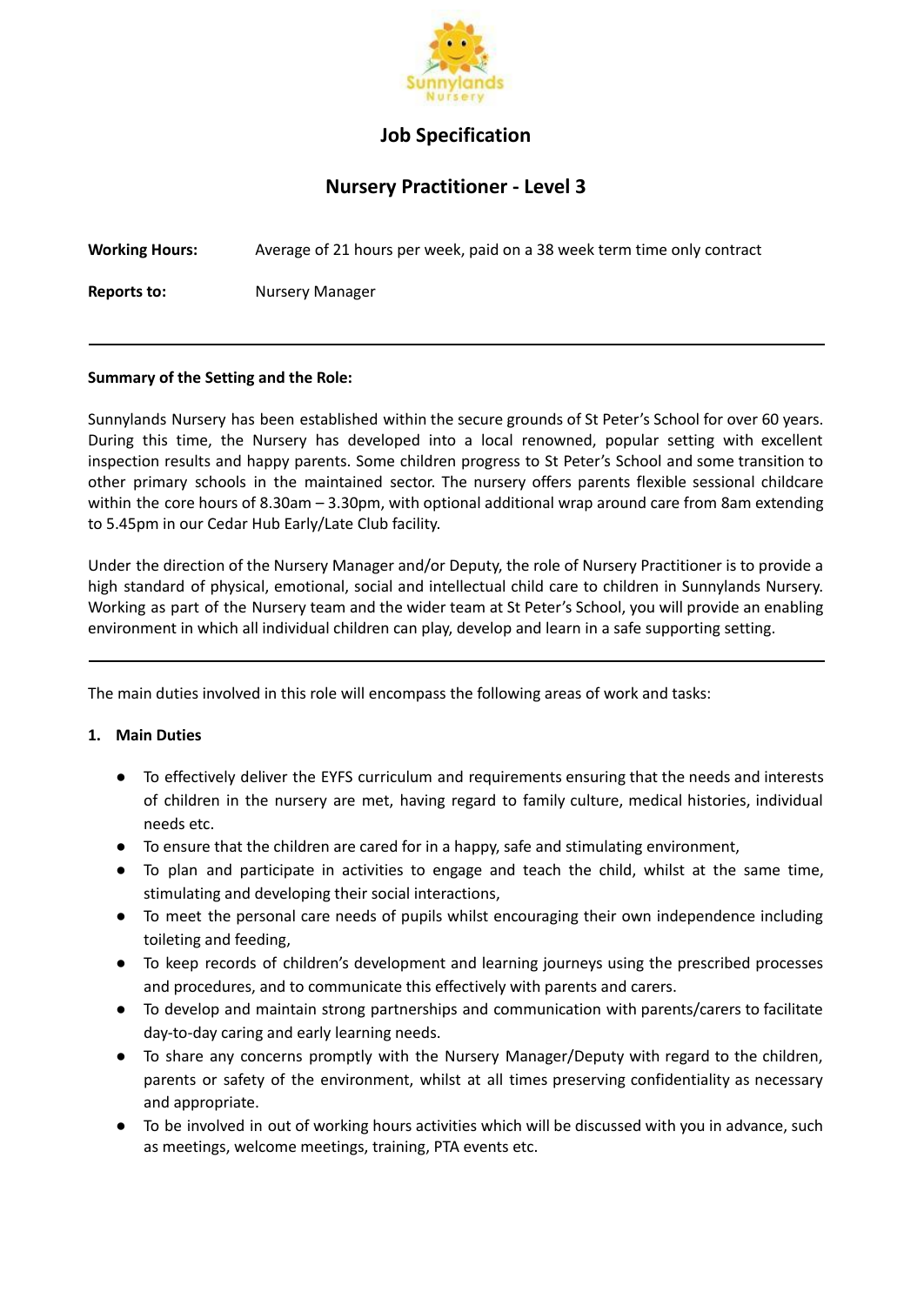

#### 2. **Confidentiality and Standards**

- To keep completely confidential any information relating to the children, their families or other staff which is acquired as part of your employment with Sunnylands Nursery.
- To be aware of the high profile of the nursery, and work to maintain the high standards at all times, both during working hours and outside of them.
- To work alongside the Nursery Manager and staff to ensure that the Nursery's philosophy is fulfilled and quality maintained.

## **3. Health and Safety**

- To ensure excellent standards of safety, hygiene and cleanliness are maintained at all times,
- Provide first aid to children and staff after appropriate training, and be responsible for informing parents in accordance with procedures,
- Be aware of and adhere to the School Fire and Health and Safety Policy and Procedures and any other related policies as issued.

## **4. Other tasks**

- To take part in training and ongoing continuous development of appropriate skills and user relations,
- To act as a member of the Nursery team and provide support and cover for other members of the team when needs arise,
- To maintain confidentiality of information acquired, both in and out of working hours.
- To be flexible in approach and maintain respectful relationships with all stakeholders.
- To present a positive personal image, contributing to a welcoming environment which supports the aims and objectives of the Nursery and the School.
- To be aware of, and adhere to Data Protection legislation, Child Protection Policies in particular, and other school policies as issued from time to time.
- To support nursery assistants, students and visitors.
- Other duties that the Nursery Manager, Head or Bursar may reasonably and from time to time require.